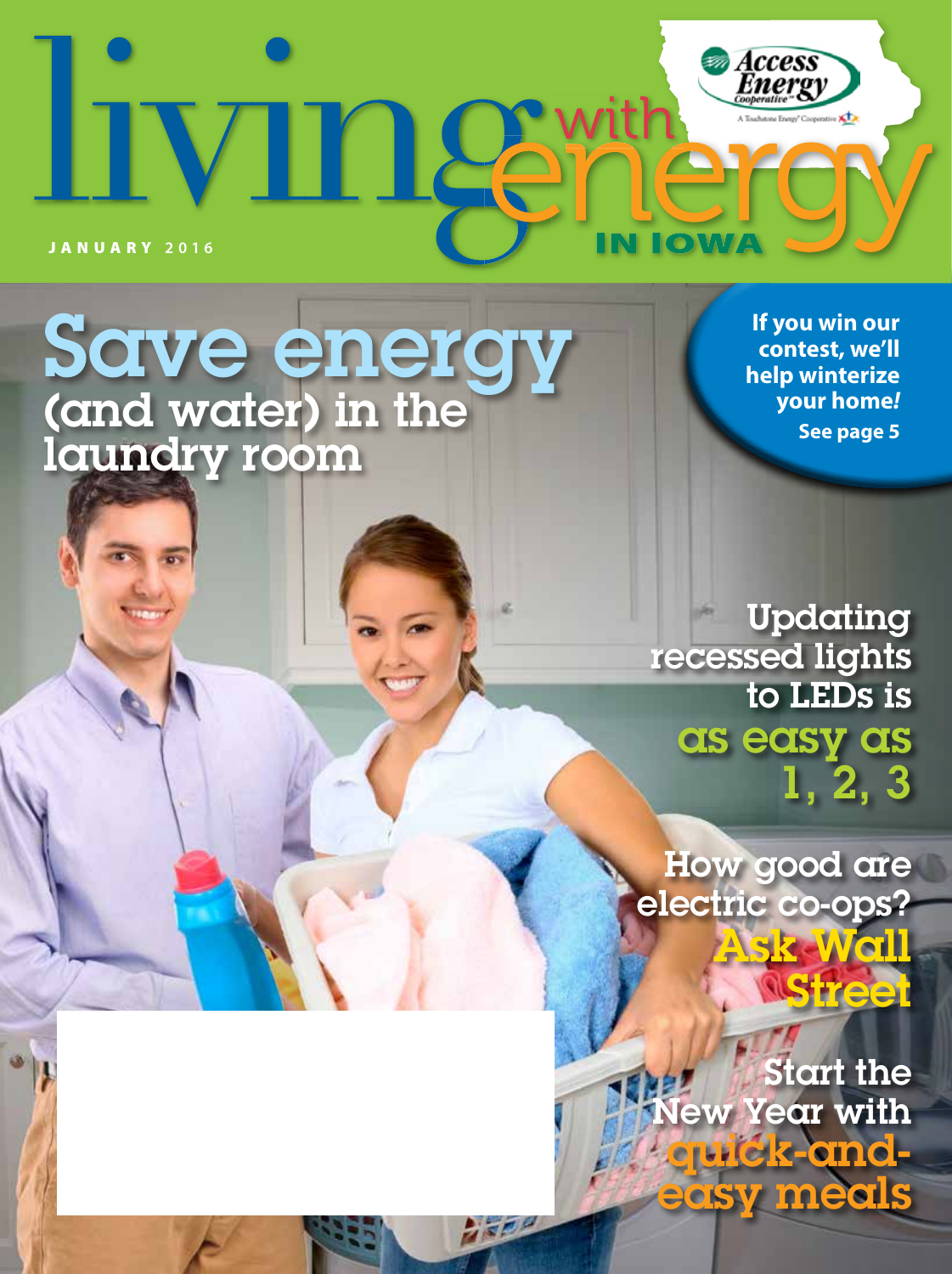#### Check these pages every month for the latest news from



### How Your Co-op Works

### Tri-Annual Survey starts this month

You may get a phone call soon with someone asking detailed questions regarding what you think

about Access Energy Cooperative. We greatly appreciate your participation in telling us how we're doing and whether there are ways we can improve on exceeding your expectations for safe, reliable and efficient service. *₹* 



*Access Energy Cooperative is dedicated to exceeding members' expectations for safe, reliable and efficient service, while being a good citizen in our communities.*

**Office:** Access Energy Cooperative 1800 W. Washington St., P.O. Box 440 Mount Pleasant, Iowa 52641 **Phone:** 319-385-1577 or 866-242-4232 **Fax:** 319-385-6873 **Call Before You Dig (Iowa One Call):** 800-292-8989 **Website:** www.accessenergycoop.com **Facebook:** facebook.com/AccessEnergyCoop **Twitter:** twitter.com/AccessEnergyC **E-mail:** contactus@accessenergycoop.com **Office Hours:** Monday-Friday, 7:30 a.m.-4 p.m. Closed Saturday, Sunday and holidays

**After Hours and Report Outages:** 319-385-1580 or 800-452-7819

Payments can be placed in dropbox under flag pole. Visa and MasterCard accepted.

| <b>General Manager:</b> Kevin Wheeler<br><b>Editor:</b> Kimberly Davis<br><b>Assistant Editor:</b> Cherity Wibben<br><b>Officers and Directors:</b> |            |                |
|-----------------------------------------------------------------------------------------------------------------------------------------------------|------------|----------------|
| Jerry Barker                                                                                                                                        | District 2 | President      |
| <b>Fred Hickenbottom</b>                                                                                                                            | District 1 | Vice President |
| Joseph Heckethorn                                                                                                                                   | District 1 | Secretary      |
| Marvin Newton                                                                                                                                       | District 3 | Treasurer      |
| David Hollingsworth                                                                                                                                 | District 1 | Director       |
| Larry White                                                                                                                                         | District 2 | Director       |
| Ronald Campbell                                                                                                                                     | District 2 | Director       |
| Marvin Holtkamp                                                                                                                                     | District 3 | Director       |
| Victor Pierrot                                                                                                                                      | District 3 | Director       |
|                                                                                                                                                     |            |                |

#### Local Perspective

# I'm looking forward to being your new general manager

#### **BY KEVIN WHEELER**

The New Year is a perfect time for new beginnings, and so it is in 2016 for my family and me. My wife Karin

and I are looking forward to being part of the Access Energy Cooperative family. The past couple of months have been ones of anticipation and excitement as the time of transition approached.

With a great **deal** of expertise and success, Bob Swindell has prepared Access

Energy Cooperative to move into the future, and I extend to him my best wishes as he retires and begins new endeavors. His shoes will be big ones to fill.

I come to Access Energy Cooperative with almost 30 years of experience in the electric utility industry and higher education. I began my career with Ameren as a lineman, continued my education and eventually achieved a bachelor's degree in business administration and a master's degree in adult

education. Later I initiated the lineman educational program at Linn State Technical College and made my way to

> Tri-County Electric Cooperative in Lancaster, Mo. During that time I served as the manager of member services/job training and safety/ billing.

I look forward to meeting the members and leaders of the communities and counties we serve. Best wishes to

all of you in 2016.

Kevin Wheeler is the new general manager of Access Energy Cooperative.

The Access Energy Cooperative Board of Directors welcomes **new** general manager Kevin Wheeler and his family to the cooperative. His first day at the cooperative was Jan 4. Welcome, Kevin!

# 2016 Scholarship Program

#### **1,500 in scholarships is available to high school seniors**

- Three \$500 awards, one in each of the cooperative's three districts
- $\blacksquare$ Must be a high school senior receiving post-secondary education
- Parents or legal guardians must be members of the cooperative П

#### **Here's where to obtain an application**

- At all area high school guidance counselor offices
- By **contacting** the **Access** Energy Cooperative headquarters office in Mt. Pleasant
- By visiting our website at www.accessenergycoop.com, downloading the application and either faxing, mailing or bringing it to our office; you also may submit the form online.
- 2016 applications will be due in our office March 15, 2016. Winners will be chosen and announced at their senior awards ceremonies.

#### **When are the scholarships given?**

Scholarship **money** will be awarded to recipients at the beginning of their second semester (or trimester) – or the third quarter of post-secondary education. *≢*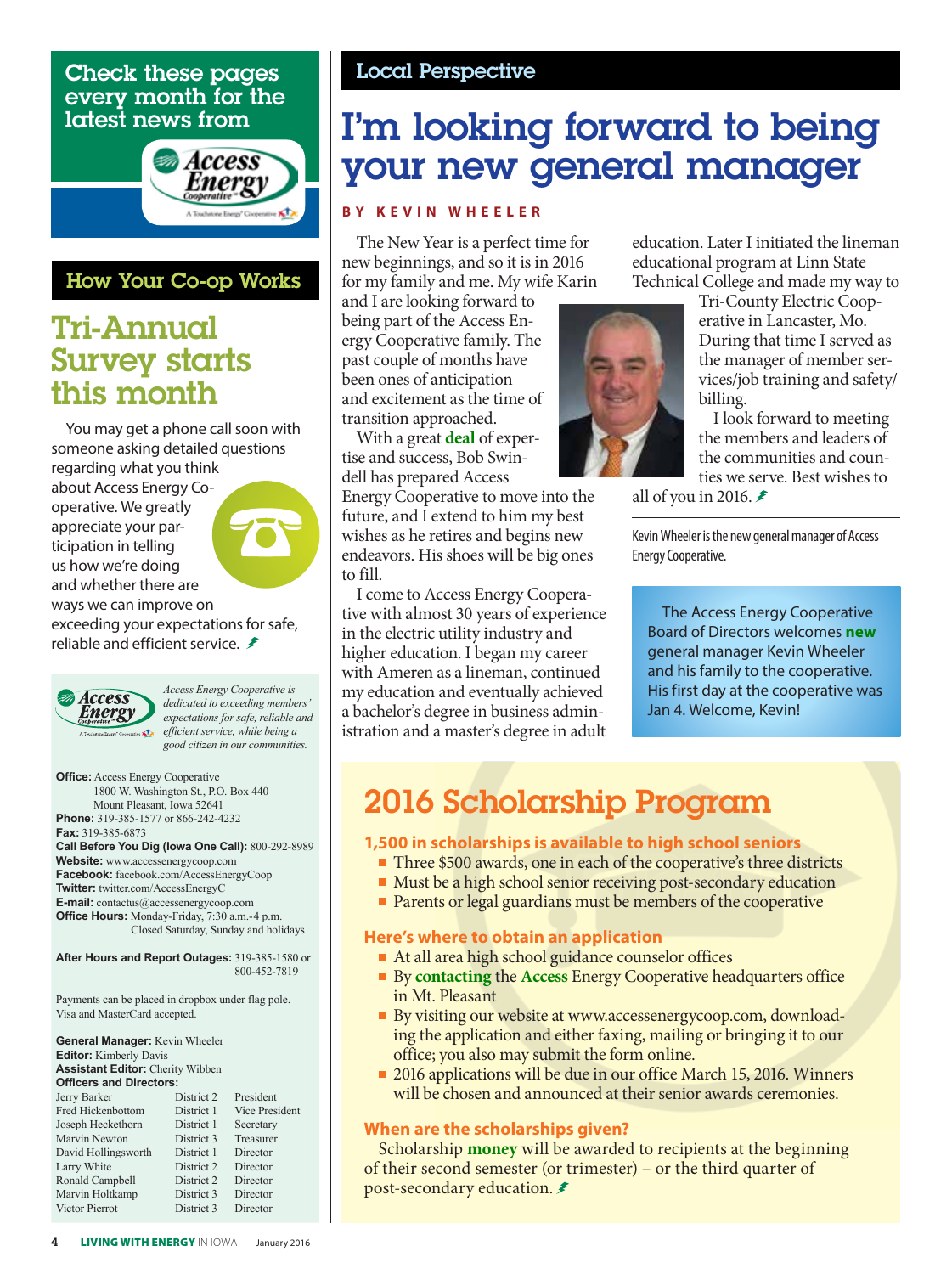### Just for Kids

# Home-schooled students can learn about electric safety

It's important for Access Energy Cooperative and all of our employees to help elementary kids learn how dangerous electricity can be if it's not respected. So, we offer safety demonstrations to all area schools on an **annual** basis. And, next April 5, we're extending this educational opportunity to our area's homeschooled students.

Our program is real hands-on learning and

will help students understand why it's important to take precautions around electricity. Presenters and kids have a lot of fun interacting and exchanging questions and answers. A highlight is dressing up a volunteer student (or teacher!) in the safety equipment that allows line workers to safely work on energized power lines.

Students will learn:



- **Historical electricity facts**
- Safe use of electricity
- Safety around electrical poles, downed power lines and utility substations
- Why it's important to **stay** away from power lines during outdoor activities such as kite flying or climbing trees.

Be sure to mark your calendar for April 5, 2016!

### Editor's Choice Contest

## If you win our contest, we'll help winterize your home*!*

Sometimes – especially when it's so cold outside – you need to hunt



down air leaks and tackle a few easy projects to make your home more energy efficient from the inside out. So, we're going to help you get started with a \$100 *Living with Energy in Iowa* Energy-Saving Gift Card. Use it to purchase energy-smart products from Lowe's, Menards or The Home Depot. It's your choice!

#### **Visit our website, and win***!*

We're going to give the card to one lucky reader this month. Enter the contest by Jan. 31, 2016, at the *Living with Energy in Iowa* website: www.livingwithenergyiniowa.com.

You must be a member of one of Iowa's electric cooperatives to win. There's no obligation associated with entering, we don't share entrant information with anyone and multiple entries from the same account will be disqualified.

#### Crossword Puzzle: Win a \$25 bill credit*!*

Win a \$25 bill credit by completing our crossword puzzle and sending your answers by Jan. 14, 2016, to: Access Energy Cooperative, Attn: Crossword Puzzle, P.O. Box 440, Mt. Pleasant, IA 52641. Most of the answers are bold and highlighted somewhere on pages 4, 5, 12 and 13 of this issue. If more than one person answers all of the questions correctly, we'll hold a drawing to determine the winner. The December winner was Kellie Engel of Burlington.

#### **ACROSS**

- **1.** Heartland Co-op received this for their leadership
- **4.** Access Energy Cooperative is going to have this kind of general manager in January
- **6.** This can be done to our cooperative to obtain an application for a scholarship
- **7.** It's important to do this to power lines
- **10.** This is awarded for the scholarship upon receipt of verification of the second semester of school
- **11.** Done alone
- **12.** Short for system
- **15.** What a chef does to cheese
- **17.** Large body of water
- **18.** What we did to presents at Christmas

#### **DOWN**

- **1.** Part of the name of your cooperative
- **2.** We offer safety demonstrations to area schools on this basis
- **3.** Bob Swindell has prepared our cooperative for the future with a great one of these of expertise and success
- **4.** Students can win a trip to this capital
- **5.** These from the photo contest will appear in the Access Energy calendar
- **8.** Sophomores and juniors can win one of these of Washington, D.C.
- **9.** A free trip can be won to this Washington, D.C., tour
- **13.** Access Energy sends two students on the Youth Tour each of these



- **14.** Students send in an application to win this
- **15.** Form of energy used to operate vehicles
- **16.** Form of renewable energy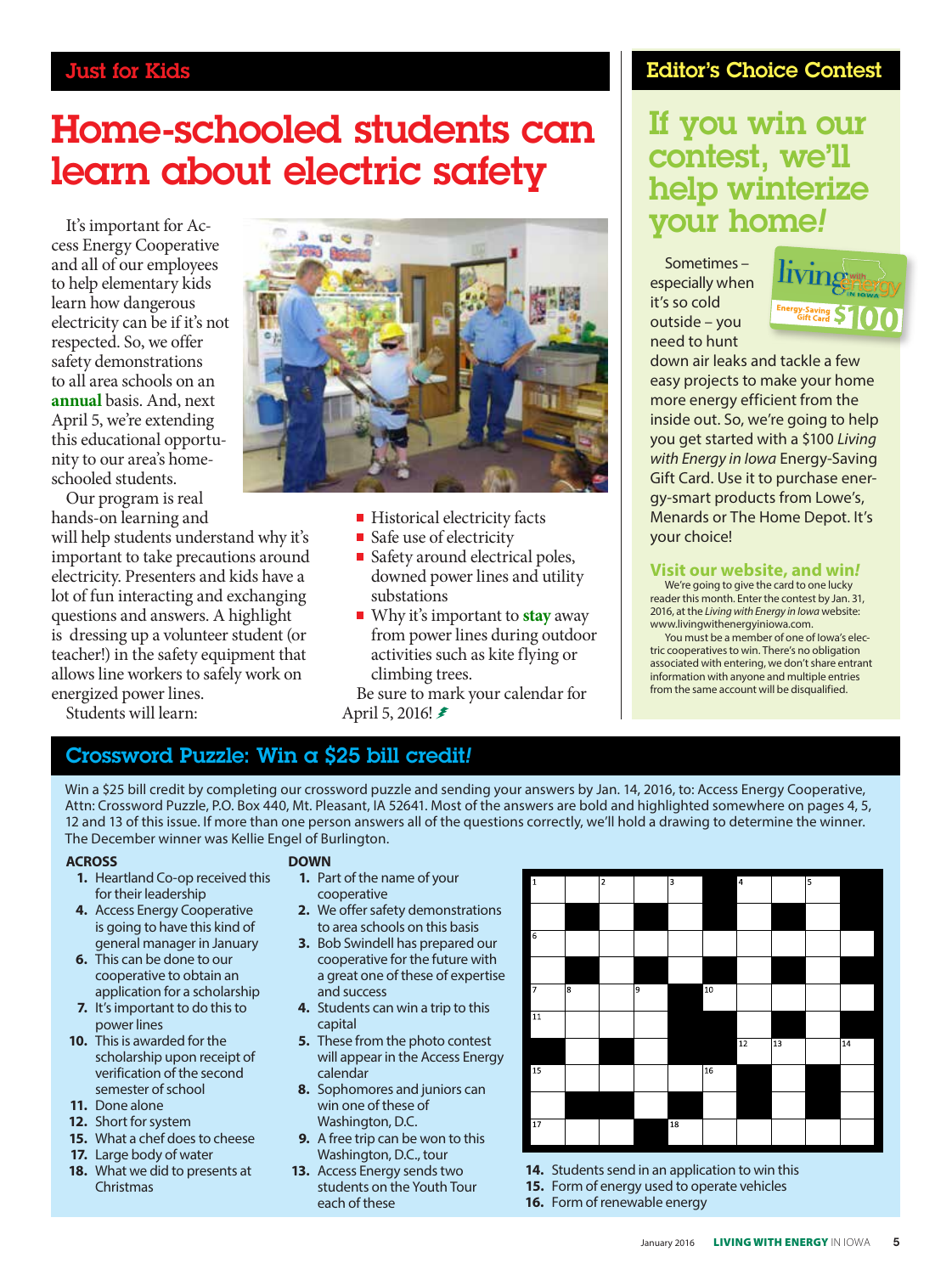#### Check these pages every month for the latest news from



#### Extend a Helping Hand*!*

## Help others by contributing to RECare

You may make a one-time contribution to the RECare program, or you may enclose an amount each month with your monthly electric bill. Just one dollar a month will help others! This program is administered by the Iowa Community Action Program, and recipients must meet its guidelines.

### **RECARE CONSUMER AUTHORIZATION FORM**

### Yes, I want to contribute to RECare.

| I will make a one-time contribution<br>to RECare. My check is enclosed.<br>____I will contribute \$ ______ per<br>month for _______ months to<br><b>RECare. I understand this amount</b><br>П<br>automatically will be added to my<br>monthly electric bill. |
|--------------------------------------------------------------------------------------------------------------------------------------------------------------------------------------------------------------------------------------------------------------|
|                                                                                                                                                                                                                                                              |
|                                                                                                                                                                                                                                                              |
|                                                                                                                                                                                                                                                              |
| the control of the control of the control of the control of the control of the control of                                                                                                                                                                    |
|                                                                                                                                                                                                                                                              |
|                                                                                                                                                                                                                                                              |
|                                                                                                                                                                                                                                                              |
| E-mail 2008 - 2008 - 2019 - 2019 - 2019 - 2019 - 2019 - 2019 - 2019 - 2019 - 2019 - 2019 - 2019 - 2019 - 2019                                                                                                                                                |
|                                                                                                                                                                                                                                                              |
|                                                                                                                                                                                                                                                              |
| <b>Please mail to:</b>                                                                                                                                                                                                                                       |
| <b>Access Energy Cooperative</b>                                                                                                                                                                                                                             |

1800 W. Washington St., P.O. Box 440 Mount Pleasant, IA 52641

#### In the Community

# Annual photo contest is now underway

Access Energy Cooperative is once again holding the annual photo contest for our 2017 calendar. We're looking for more of those fantastic photos of rural settings in southeastern Iowa we've received in previous contests. We'll choose 12 photos as **winners** to be placed in the large photo areas above the calendar pages, as well as to receive \$50. The photo for the August calendar page will be chosen from entries of our annual meeting.

We would be happy to return your photos upon request, but we'll retain full permission to use them in any



format for the cooperative. Entry deadline is March 31, 2016. For complete information and contest rules, please visit our website at www.accessenergycoop.com.